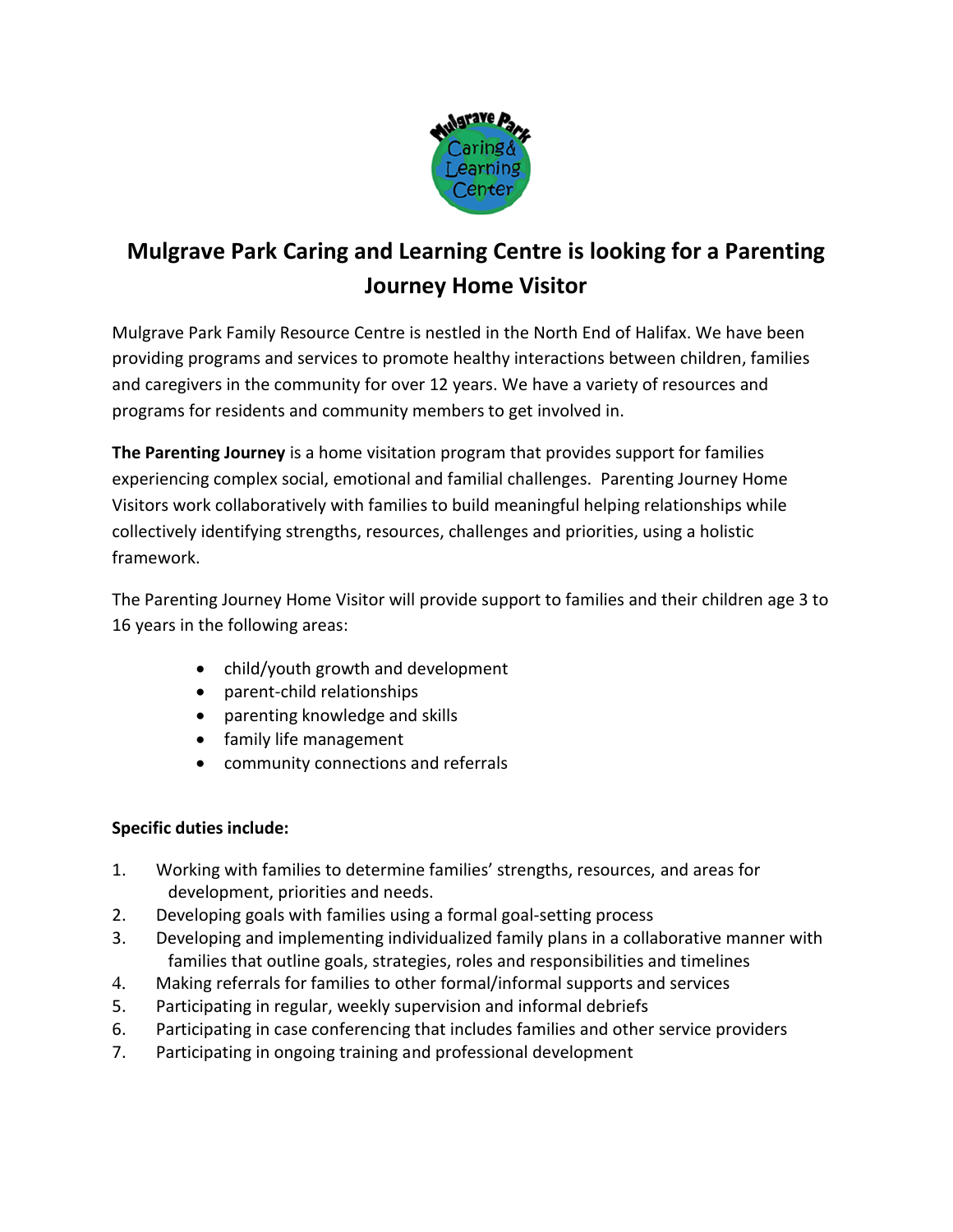Parenting Journey Home Visitors will work out of Mulgrave Park Caring and Learning Centre location serving the communities of the North End Halifax area respectively. This position is directly supervised by Executive Director of MPCLC.

## **Applicants for positions of Parenting Journey Home Visitor should have demonstrated proof of the ability and capacity to:**

- 1. Work cooperatively and collaboratively with all staff
- 2. Develop positive personal and professional relationships
- 3. Strong communication skills in preparing correspondence with follow-up processes
- 4. Full competency with technology and Microsoft Office
- 5. High level phone skills in professionally answering and taking messages
- 6. Prepare and assist with report writing and distribution
- 7. Understand the full degree of confidentiality required for participants and staff personal information as well as business security and confidentiality
- 8. Work effectively in high activity environment that is sometimes stressful.

### **Personal Skills**

- 1. Strong, respectful inter-personal relationship
- 2. Effective communication and social-media skills
- 3. Culturally aware
- 4. Knowledge of child/youth development
- 5. Knowledge and understanding of positive parenting and parent-child relationships
- 6. Knowledge and understanding of the diversity of families and communities and the importance of culturally competent practice
- 7. Understanding of family and community systems and its impact on child/youth development
- 8. Knowledge of child/youth/family/community resources, programs and services
- 9. Gender and sexual orientation sensitive
- 10. Cooperative and engaging
- 11. Work collaboratively and create effective, positive and respectful collaborations
- 12. Strong leadership skills
- 13. Open and engaging approach to participants, public and staff
- 14. Creative problem solver with team attitude.